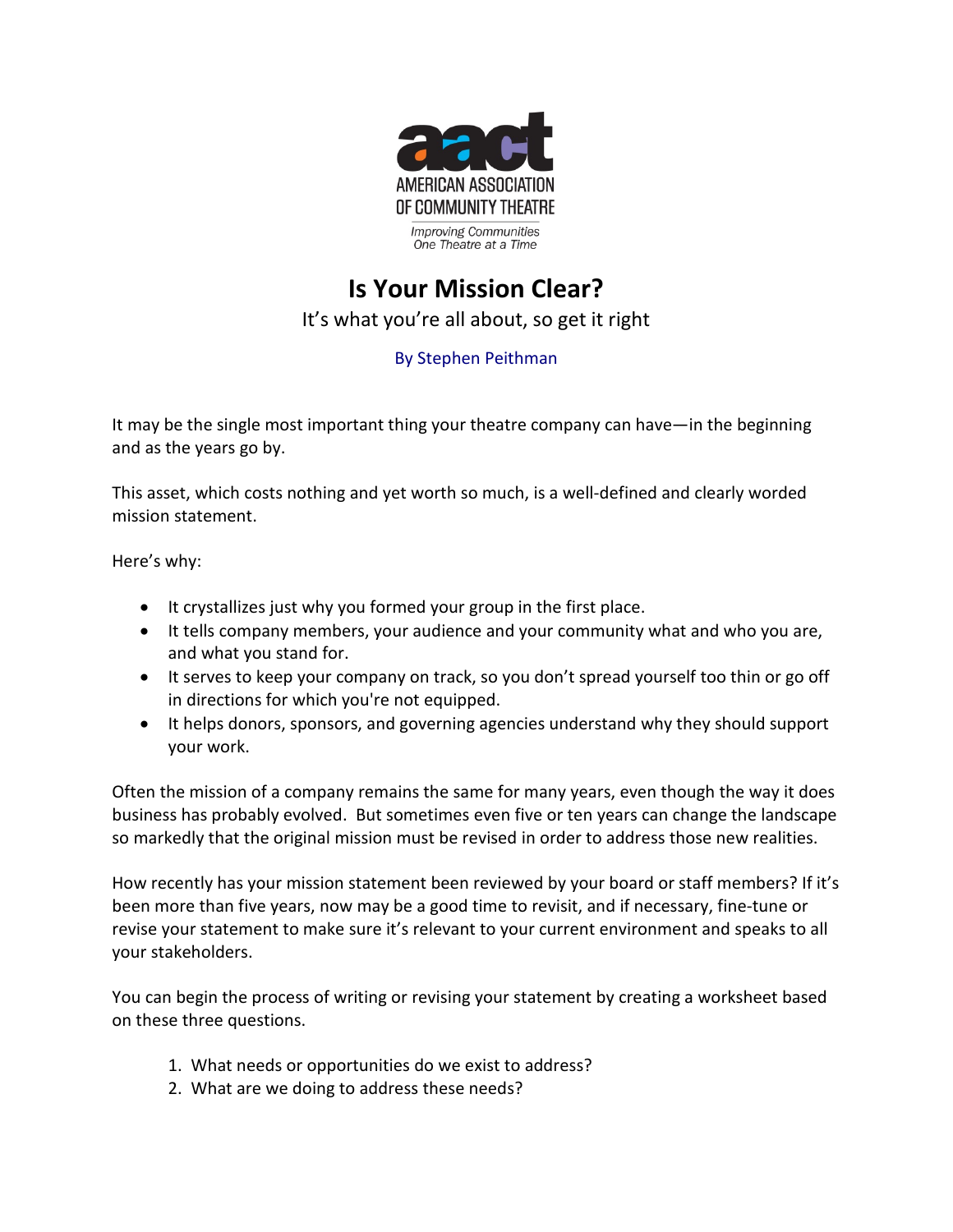3. What principles or beliefs guide our work?

Ask staff, volunteers and constituents to list any words, phrases or ideas that come to mind with respect to your company and these three points. Give everyone a chance to be heard, and allow the ideas to flow, without editing.

Next, look for language and concepts that enjoy broad consensus, and from these build or finetune your mission statement, so that it:

- Expresses your company's purpose in a way that inspires support and ongoing commitment
- Motivates those who are connected to your company
- Speaks in a way that is both convincing and easy to understand
- Remains free of jargon, buzz words, and vague generalities
- Clearly defines the actions that make your company unique, using active verbs to describe what you do. [For a list of active verbs, visit <http://www.guidetograntsplus.com/blog/?p=208> ]
- Is short enough so that anyone connected to the organization can readily repeat it.

## **Keep It focused**

*Beautifully worded perhaps, but none of the following statements really helps us understand what the company actually does:*

- "Bringing people together to share ennobling artistic experiences."
- "We cultivate artistic exploration by providing a vibrant home for performance, fostering a multiplicity of voices, and catalyzing among artists and audience."
- "Raising consciousness and nurturing compassion through groundbreaking performances and life-changing educational programs."
- "We explore the truth of the human experience and the human spirit through the examination and presentation of dramatic work."

*It's better to jettison the hyperbole and spell it out what you do for everyone to see:*

- "To introduce and involve young people in live theatre, with a focus on performance and creative expression through singing, dancing, and acting."
- "A repertory/ensemble theatre company dedicated to producing the "classics" of world dramatic literature."
- "Producing plays of the recent past that deserve another chance, including plays that were ahead of their time, not accessible to a wide audience, poorly publicized or obscured by inferior productions."
- "To present quality live theatre to the community at affordable prices, and provide opportunities for performance and stagecraft for community members over the age of 16."